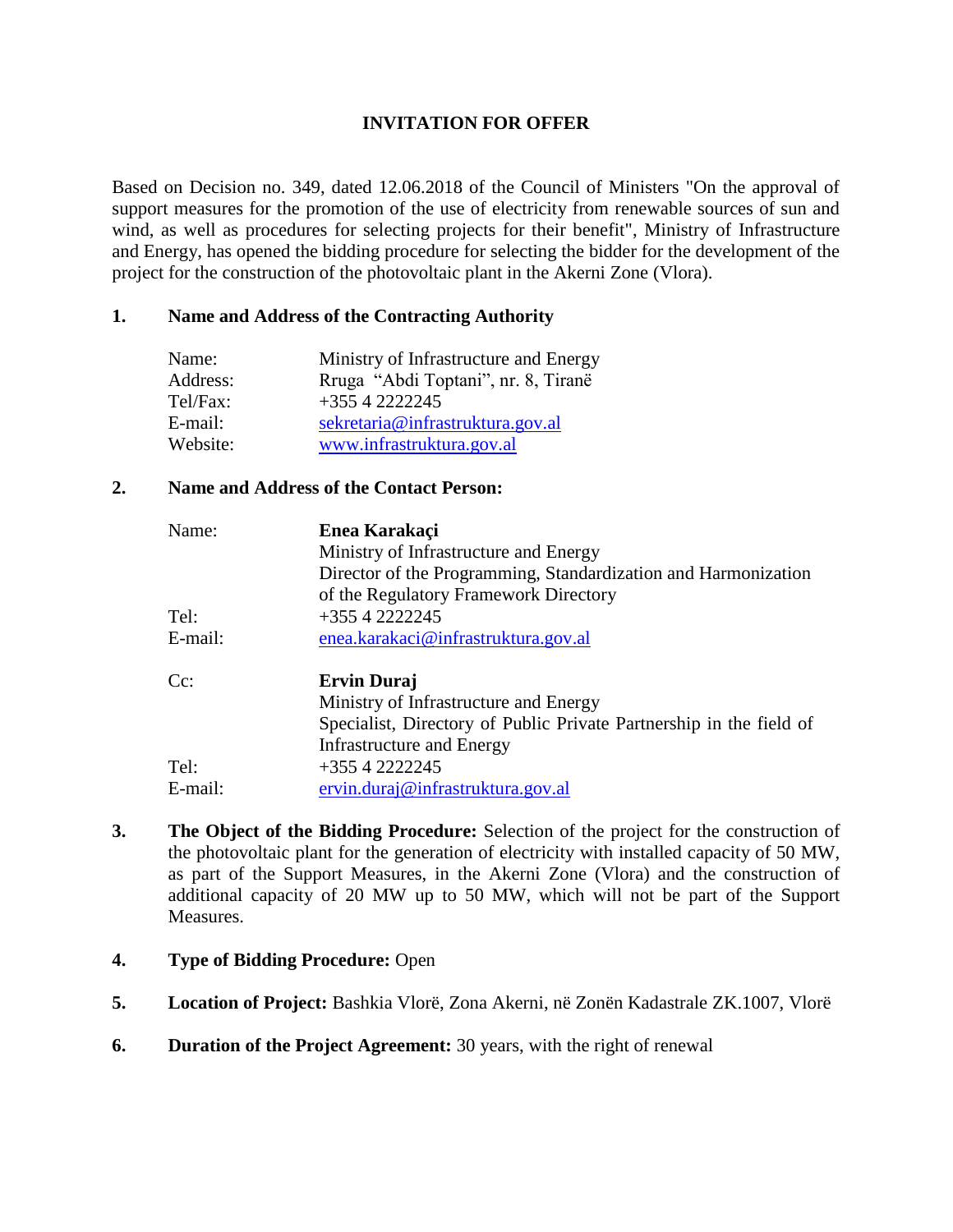- **7. Duration of the Power Purchase Agreement:** As part of the support measures, a Power Purchase Agreement will be signed for a capacity of 50 MW for a period of 15 years.
- **8. Timeline for Execution of Works**: 18 months from Effective Date, which is the date of signing of the Project Agreement.
- **9. Deadline for Submission of Bids:** No later than 12.00 hours Central European Time on  $17<sup>th</sup>$  September 2018. The Ministry of Infrastructure and Energy will issue the confirmation of receipt of the bid, with the date and time of acceptance. Bids received after the deadline will not be considered. They will be returned to the bidders without being opened.
- **10. Time for Opening bids:** 12.00 hours Central European Time on 17<sup>th</sup> September 2018
- **11. Bid Validity:** 150 days (one hundred and fifty) from the deadline set for the opening of bids.
- **12. Payment of the Participation Fee in the Bidding Procedure:** Bidders wishing to participate in the Bidding Procedure must pay in advance the participation fee in the Bidding Procedure. The interested parties are required to provide evidence on the payment of the tariff of participation in the Bidding Procedure, stating the name of the subject for which the fee is paid. If the interested party acts as an authorized representative of a company or union of societies, it is required to file an authorization from the company or union of societies.

The Contracting Authority will keep a register of the persons who have paid the participation fee, on the basis of which the bidders who may participate in the Bidding Procedure are identified.

The fee for participation in the Bidding Procedure is Euro 2,000 (Euro Two Thousand). Payment shall be made to the account of the Ministry of Infrastructure and Energy, with the following data:

| <b>Name of Beneficiary Institution:</b> | MIN. INFRASTRUCTURE AND ENERGY                                                                                                                                                                                                                                                              |
|-----------------------------------------|---------------------------------------------------------------------------------------------------------------------------------------------------------------------------------------------------------------------------------------------------------------------------------------------|
|                                         | of Budget and<br>Directory<br>Financial                                                                                                                                                                                                                                                     |
|                                         | Management                                                                                                                                                                                                                                                                                  |
| <b>Code of Institution:</b>             | 1006001                                                                                                                                                                                                                                                                                     |
| <b>Treasury Branch Code:</b>            | 3535                                                                                                                                                                                                                                                                                        |
| <b>Document Purchase for Tender:</b>    | 7113013                                                                                                                                                                                                                                                                                     |
| Description:                            | The participation fee in the competing<br>procedure for "the Selection of Projects for<br>the Construction of the Photovoltaic Plant for<br>the Production of Electricity with Generating<br>Capacity installed 50 MW as part of the<br>Support Measures, in the Akerni Zone<br>$(Vlora)$ " |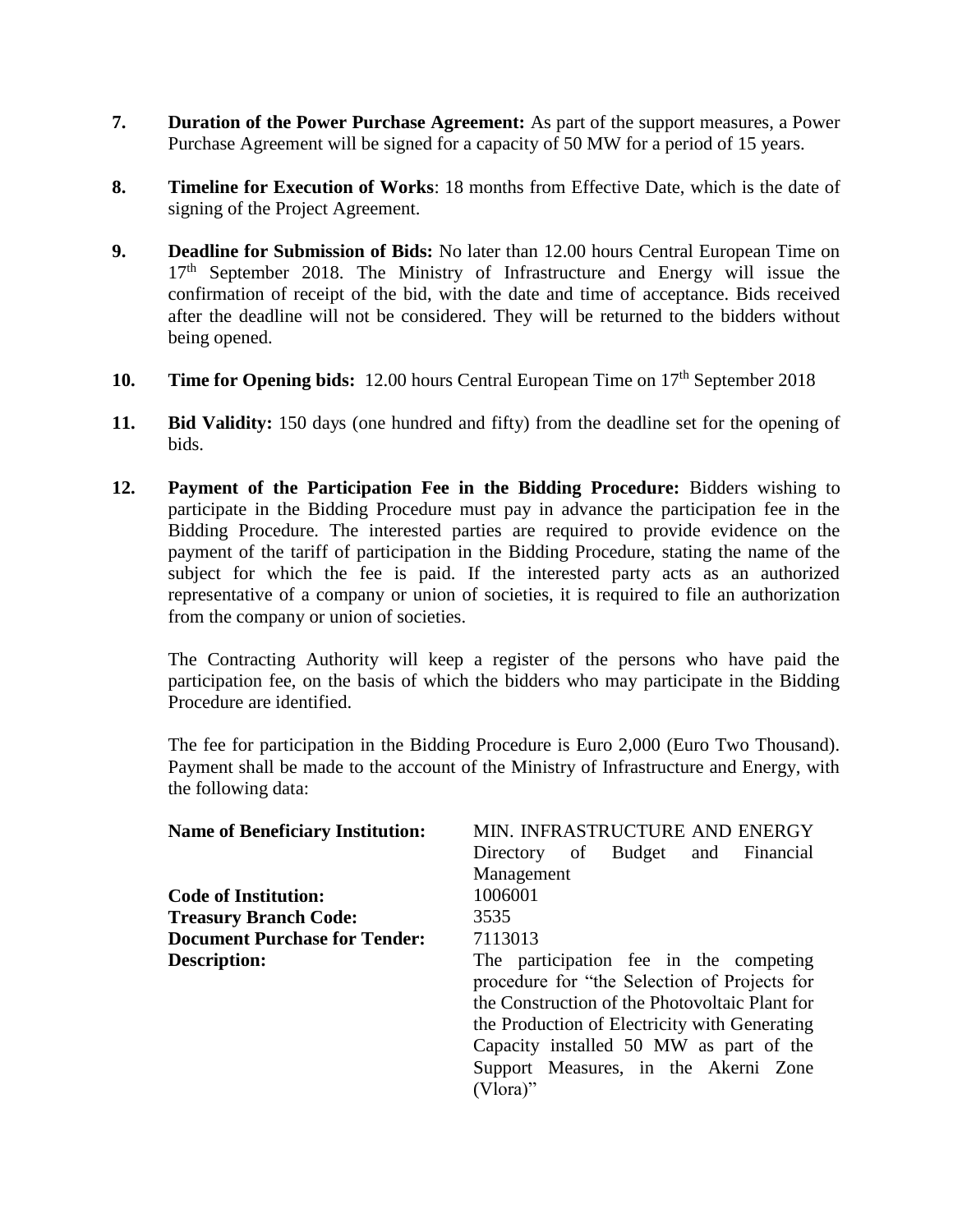The participation fee in the competing procedure is non-refundable.

Only Bidders who have paid the participation fee for the Bidding Procedure have the right to participate in this procedure.

The Bidding Procedure documents may be withdrawn from the above mentioned subjects starting from August 6, 2018 on a daily basis, except Saturday and Sunday, from 9:00 to 14:00 at the Ministry of Infrastructure and Energy - Street "Abdi Toptani", no.8, Tirana, Albania, Tel  $+355$  4 2222245. The person in charge of issuing the Bidding Procedure documents: Ervin Duraj e-mail: ervin.duraj@infrastruktura.gov.al

- **13. Language for Submission of Bids:** Bids must be submitted in Albanian or English. If the documentation is submitted in English, the bidder is also obliged to submit a translation into Albanian language. In case of dispute, translation into Albanian language will be used to interpret information and ambiguities.
- **14. Data on the Location of the Project:** The area where the project will be developed is the Akerni Area, Vlora Municipality ZK 1007. The area of Akernia is one of the most favourable areas with high solar radiation a solar energy potential of more than 1600 kWh/m2. Coordinates of the identified area are specified in the Bidding Procedure Documents
- **15. Connection to Transmission Network:** The photovoltaic plant must be connected with the 110 kV transmission network.

The network connection distances and schemes may vary depending on the final area of photovoltaic park construction, the position where the 110/TM kV elevation substation of the photovoltaic park in the area will be built, as well as the line trail to the point of connection to the grid transmission.

- **16. Infrastructure Costs:** All infrastructure costs for project access and project connection to the transmission network shall be borne by the Bidder.
- **17. Bid Security:** Bidders must submit Bid Security at value Euro 200.000.
- **18. Pre-Offer Questions:** Potential Bidders may submit questions about the Bidding Procedure Documents by E-mail at the designated E-mail address of the contact person. All questions should be submitted by 15:00 hours Central European Time on August  $24<sup>th</sup>$ , 2018.
- **19. Pre-Bid Meeting and Site Visit:** The Contracting Authority will organize a pre-bid meeting and a site visit for all bidders who have paid the participation fee for the Bidding Procedure. The timing and venue of the Pre-Bid meeting will be:

Time: 10:00 hours Central European Time on  $27<sup>th</sup>$  August 2018